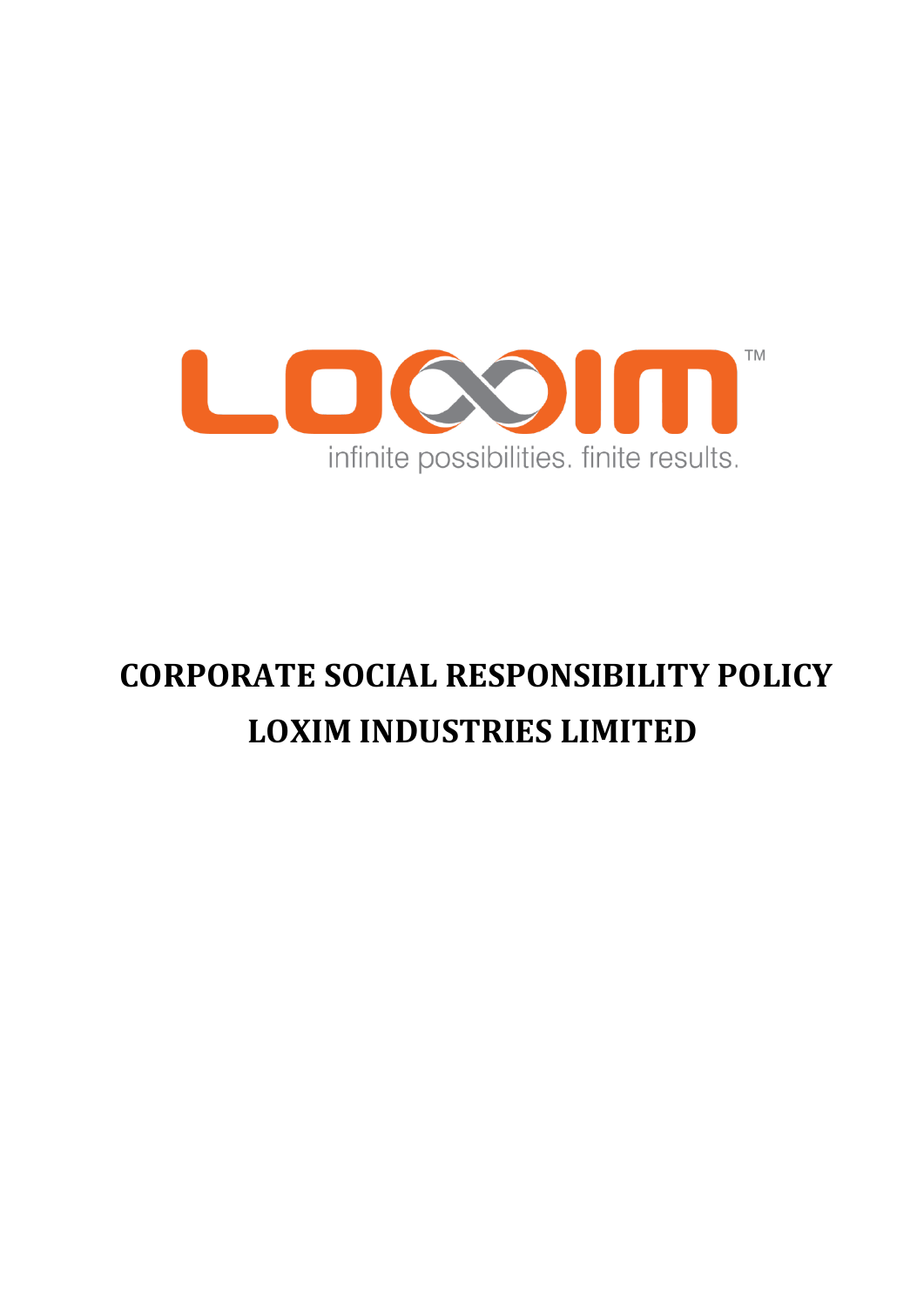# Contents

<span id="page-1-0"></span>

| 4. |  |  |
|----|--|--|
|    |  |  |
|    |  |  |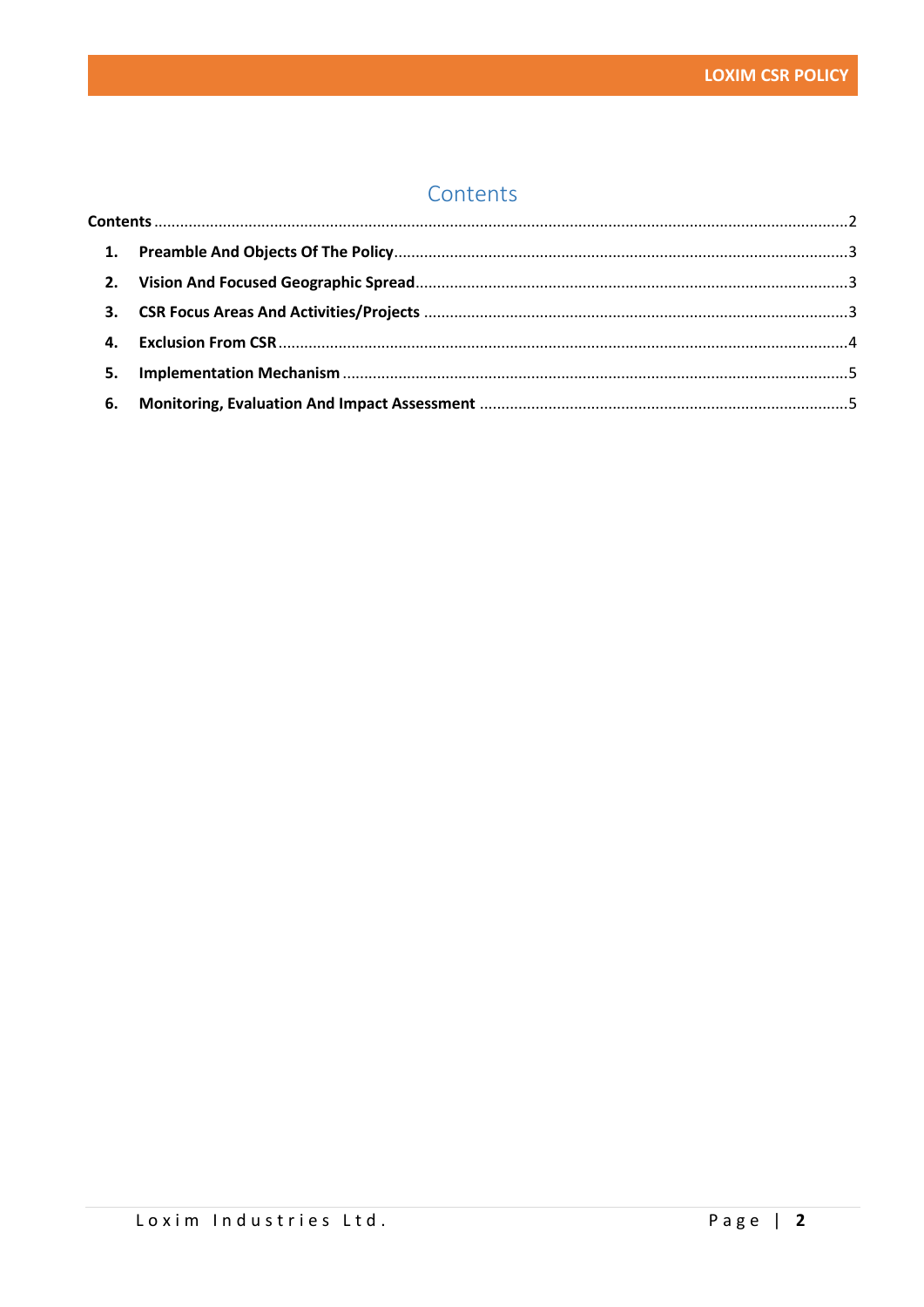## <span id="page-2-0"></span>1. Preamble And Objects Of The Policy

LOXIM Industries Limited undertakes its business responsibly being fully aware of its social accountability giving due respect to applicable laws by virtue of grace and human dignity. The Company aims to imbibe the culture of giving back to the community and focus on necessary actions towards the welfare and empowerment of the society at large through its people and stakeholders. The company intends to have a structured, need centric and a process driven approach towards implementation of its CSR initiatives making it specific, measurable and sustainable.

# <span id="page-2-1"></span>2. Vision And Focused Geographic Spread

LOXIM's vision is to contribute to the well-being of marginalized communities from rural and urban locales by addressing their critical, social and economic needs in and around its area of operations. The company may also support initiatives in other geographies from time to time.

### <span id="page-2-2"></span>3. CSR Focus Areas And Activities/Projects

The scope of the CSR activities of the Company will cover the following areas but not limited to the same and may extend to other specific projects/programs as permitted under the law from time to time. The time period/duration of each project/activity shall depend on its nature, extent of coverage and intended impact of such activity.

#### a) Education & Skill Development

- To encourage, assist, support and promote the cause of education that includes special education and employment enhancing vocation skills especially among socially and economically backward children, women, youth, elderly and differently abled.
- To support and promote education institutions and various organizations in building an ecosystem for quality education to underprivileged groups. This includes scholarship for primary, higher, skill-based education as well as infrastructure support to these institutions.
- To support and promote institutions working on enhancing employment oriented vocational skills.
- To conduct livelihood enhancement activities and anchor vocational skill and leadership programs for the underprivileged, especially youth.

#### b) Environmental Sustainability

- To undertake various programmes for natural resource conservation and other allied fields to ensure environmental sustainability and ecological balance.
- To work towards enhancing the green coverage by conducting plantation drives.
- To work towards improving soil health and water restoration and conservation as well as supporting/promoting new technologies to reduce air pollution.
- To undertake programmes for the conservation of bio-diversity and animal welfare.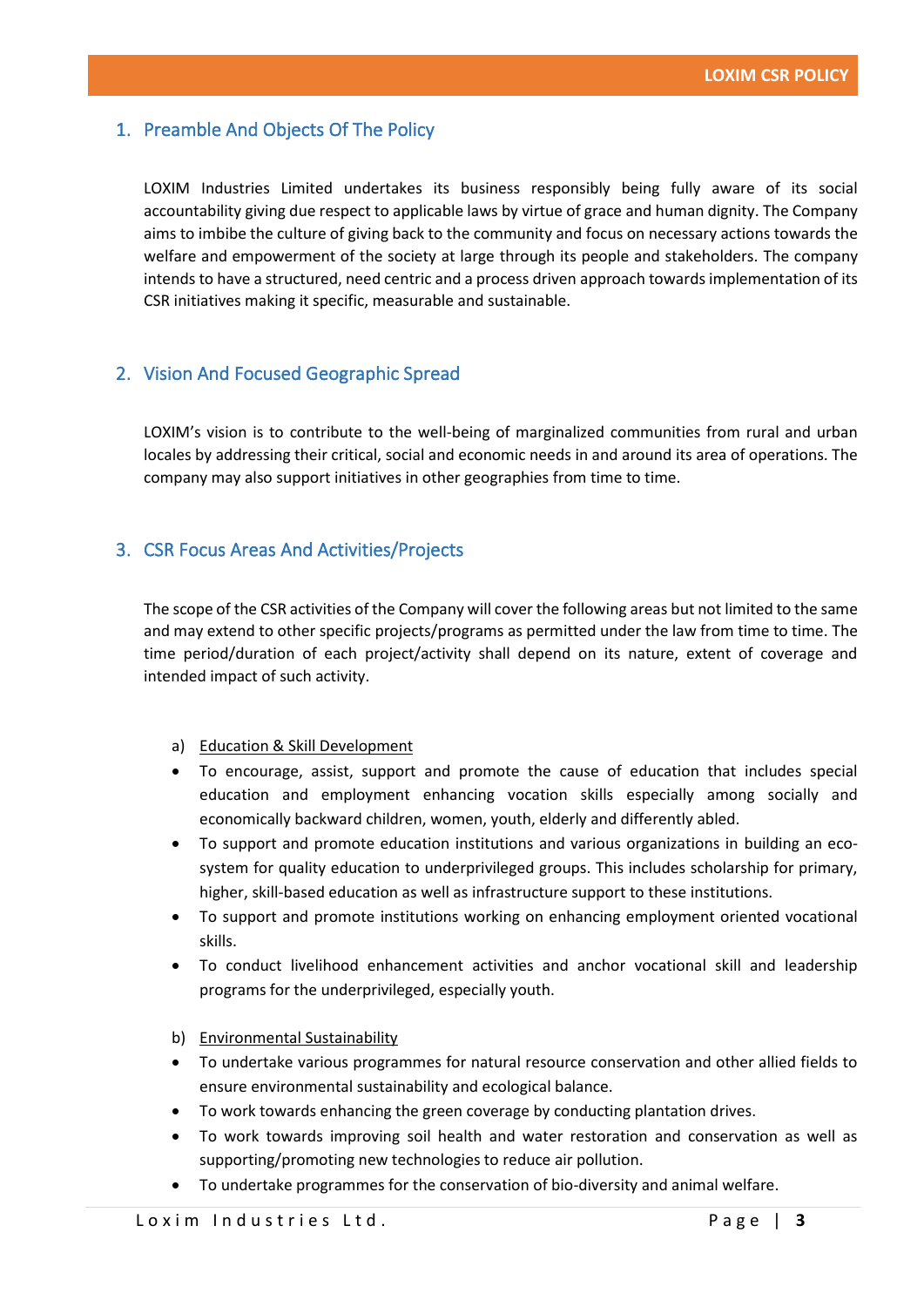- c) Healthcare Services
- To spend in preventive and curative healthcare projects for socially and economically backward groups.
- To support organizations/institutions working towards public health betterment initiatives.
- To conduct health awareness activities to help public take informed decisions about their health and overall wellbeing.
- d) Social Welfare Projects
- To undertake programmes that are directed towards the betterment of the society. This may include infrastructural and financial support to old age homes, day care centres and other needs of senior citizens, destitute and orphans.
- To promote conservation of art, culture, national heritage sites. This may include supporting restoration of buildings, sites of historical importance and works of art.
- To support and provide grants to artists and institutions promoting and contributing to the art and culture of India.
- e) Relief & Rehabilitation
- To undertake activities and support institutions working for the cause of mitigating natural and man-made disasters, epidemics and pandemics.
- To contribute and support in the emergency management of resources and responsibilities for dealing with all humanitarian aspects of emergencies including preparedness, mitigation, response, rehabilitation and reconstruction.
- f) Sports
- To contribute to building and development of sports infrastructure
- To organize sports tournaments, camps and competitions for community
- Supporting sportspersons to participate in state, national and international events
- Offering scholarships and sports equipment to deserving sportsperson
- Organizing leadership and motivational camps and activities

# <span id="page-3-0"></span>4. Exclusion From CSR

a) The activities undertaken under the normal course of business of a company.

b) CSR projects/programmes or activities that benefit only the employees of the Company and their families.

c) Any contribution directly/indirectly to political party or any funds directed towards political parties or causes.

d) Any CSR projects/activities undertaken outside India.